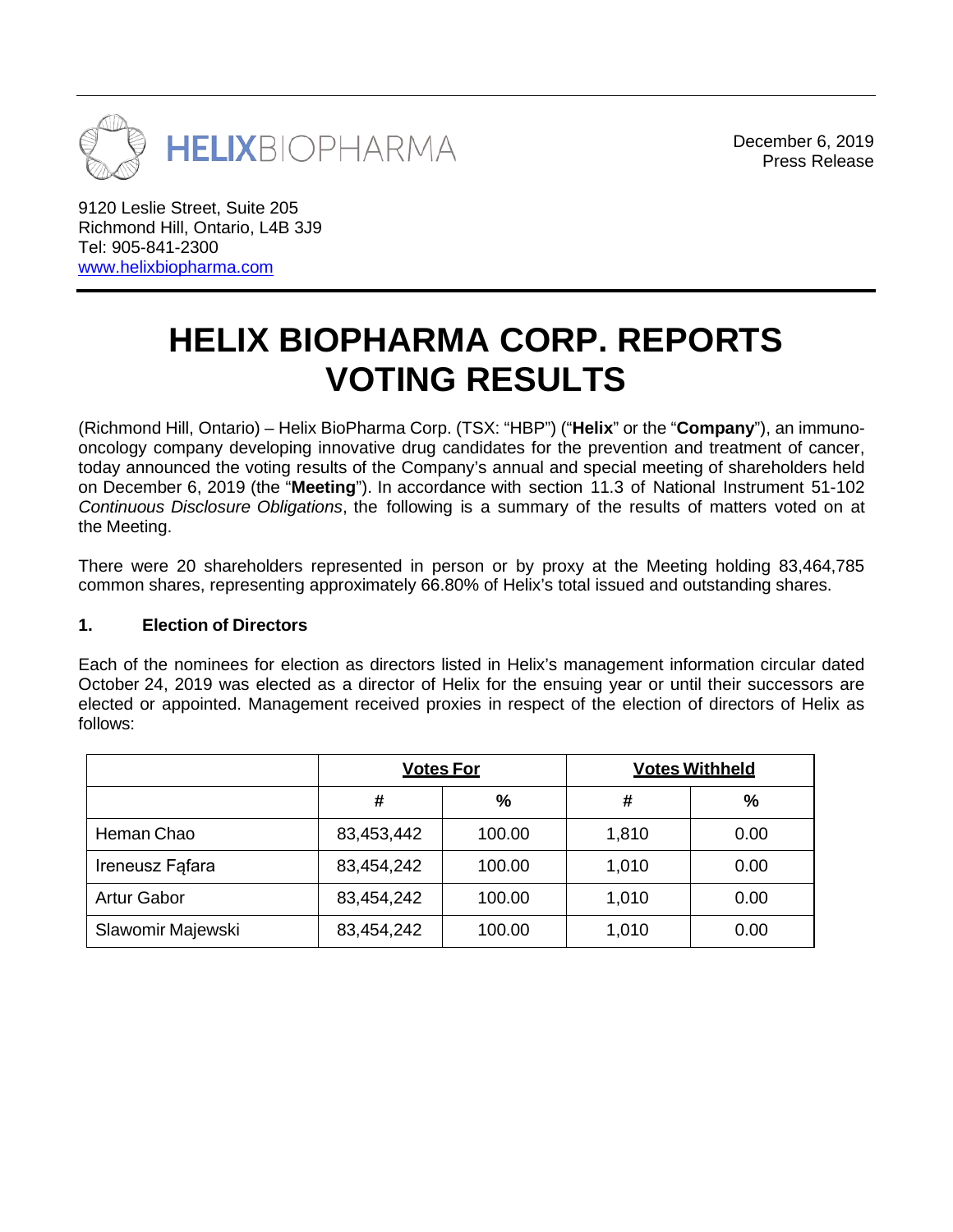# **2. Appointment of Auditor**

BDO Canada LLP, Chartered Professional Accountants, was appointed auditor of Helix until the next annual meeting of shareholders at remuneration to be fixed by the directors. Management received proxies in respect of the appointment of the auditor of Helix as follows:

| <b>Votes For</b> |       | <b>Votes Withheld</b> |               |  |
|------------------|-------|-----------------------|---------------|--|
|                  | %     |                       | $\frac{1}{2}$ |  |
| 83,452,773       | 99.99 | 12,010                | ი ი1          |  |

## **3. Equity Compensation Plan**

The resolution approving all unallocated options, rights and other entitlements under Helix's equity compensation plan; ratifying, confirming and approving such plan; and approving the granting by Helix of options, rights and other entitlements under such plan for a further three years until December 6, 2022 were approved by a majority of votes cast by shareholders who voted in respect of the resolution present or represented by proxy at the Meeting. Management received proxies in respect of the foregoing ratification, confirmation and approval with respect to the equity compensation plan as follows:

|            | <b>Votes For</b> | <b>Votes Against</b> |      |  |
|------------|------------------|----------------------|------|--|
|            | %                |                      | %    |  |
| 83,440,442 | 99.98            | 14,810               | 0.02 |  |

## **4. Warrant Exercise**

The resolution authorizing and approving the exercise of common share purchase warrants obtained by Mr. Jerzy Wilczewski on August 21, 2019 pursuant to a private placement financing of units of Helix which would result in the creation of Mr. Wilczewski as a new "control person" of Helix was approved by a majority of the votes cast by disinterested shareholders who voted in respect of the resolution present or represented by proxy at the Meeting (excluding the votes attached to 5,891,653 common shares beneficially owned, directly or indirectly, or under the control or direction of Mr. Wilczewski and his associates and affiliates). An additional 13,725,500 common shares owned by Mr. Wilczewski were not voted. Management received proxies in respect of the warrant exercise resolution as follows:

| <b>Votes For</b> |       | <b>Votes Against</b> |      |  |
|------------------|-------|----------------------|------|--|
|                  | %     |                      | $\%$ |  |
| 77,546,922       | 99.98 | 16 677               | በ በ2 |  |

## **5. Share Consolidation**

The special resolution authorizing an amendment to the articles of Helix to consolidate the issued and outstanding common shares of Helix at a ratio of between three and twenty-five pre-consolidation common shares for every one post-consolidation common share, as and when determined by the Board of Directors, was approved by at least two-thirds of the votes cast by the shareholders who voted in respect of the special resolution present or represented by proxy at the Meeting.